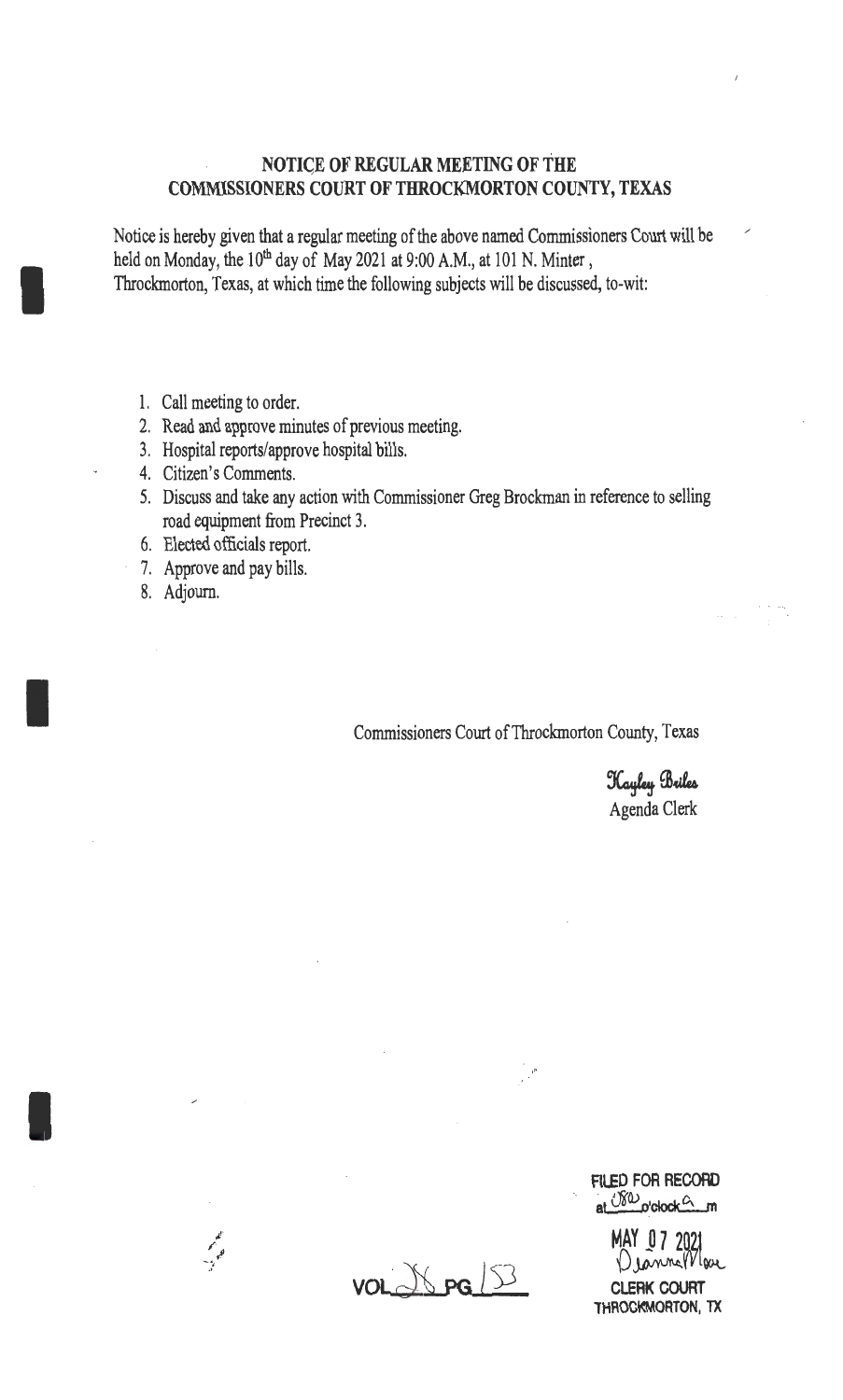## COMMISSIONER'S COURT

## Regular Meeting

Throckmorton County Commissioners' Court met in Regular Session on Monday the 10<sup>th</sup> day of May, 2021, at 9:00 A.M., at 105 North Minter, Throckmorton, Texas, with the following members present:

Present: Trey Carrington, County Judge Casey Wells, Commissioner Pct #1, Kasey Hibbitts, Commissioner Pct #2, Greg Brockman, Commissioner Pct#3, Klay Mitchell, Commissioner Pct#4, Dianna Moore, County Clerk, Brenda Rankin, County Treasurer, Bobby Thompson, County JP, Ron Scroogie, and Doc Wigington

- 1. Trey Carrington called meeting to order at 9:03 A.M. and welcomed guest.
- 2. Dianna Moore read minutes from the previous meeting. Kasey Hibbitts made the motion with Greg Brockman seconding to approve the minutes. Motion carried 5-0.
- 3. No action on line item #3.
- 4. Citizen's hearing was held. Ron Scroogie talked with the court about donations to the different entities. He also reported that they are almost done with putting the Meg Chlorine on the roads.
- 5. Klay Mitchell made the motion with Greg Brockman seconding to get bids on Pct 3's John Deer 770 BH Maintainer, John Deer 544E Loader, John Deer 4020 Tractor, Howse HDlOA 10'. Shredder. Motion carried 5-0.
- 6. Elected Official's Report: Doc Wigington gave a report from his office. See attached.
- 7. Brenda Rankin presented the court with the county bills. Kasey Hibbitts made the motion with Klay Mitchell seconding to approve and pay the bills. Motion carried 5-0.
- 8. Casey Wells made the motion and seconded by Greg Brockman to adjourn at 9:41 a.m. Motion carried 5-0.

Witnessed my hand AND approved this the 24th day of May, 2021.

(planma 1100L

**ATTEST: County Clerk** 

County Judge



I

I

I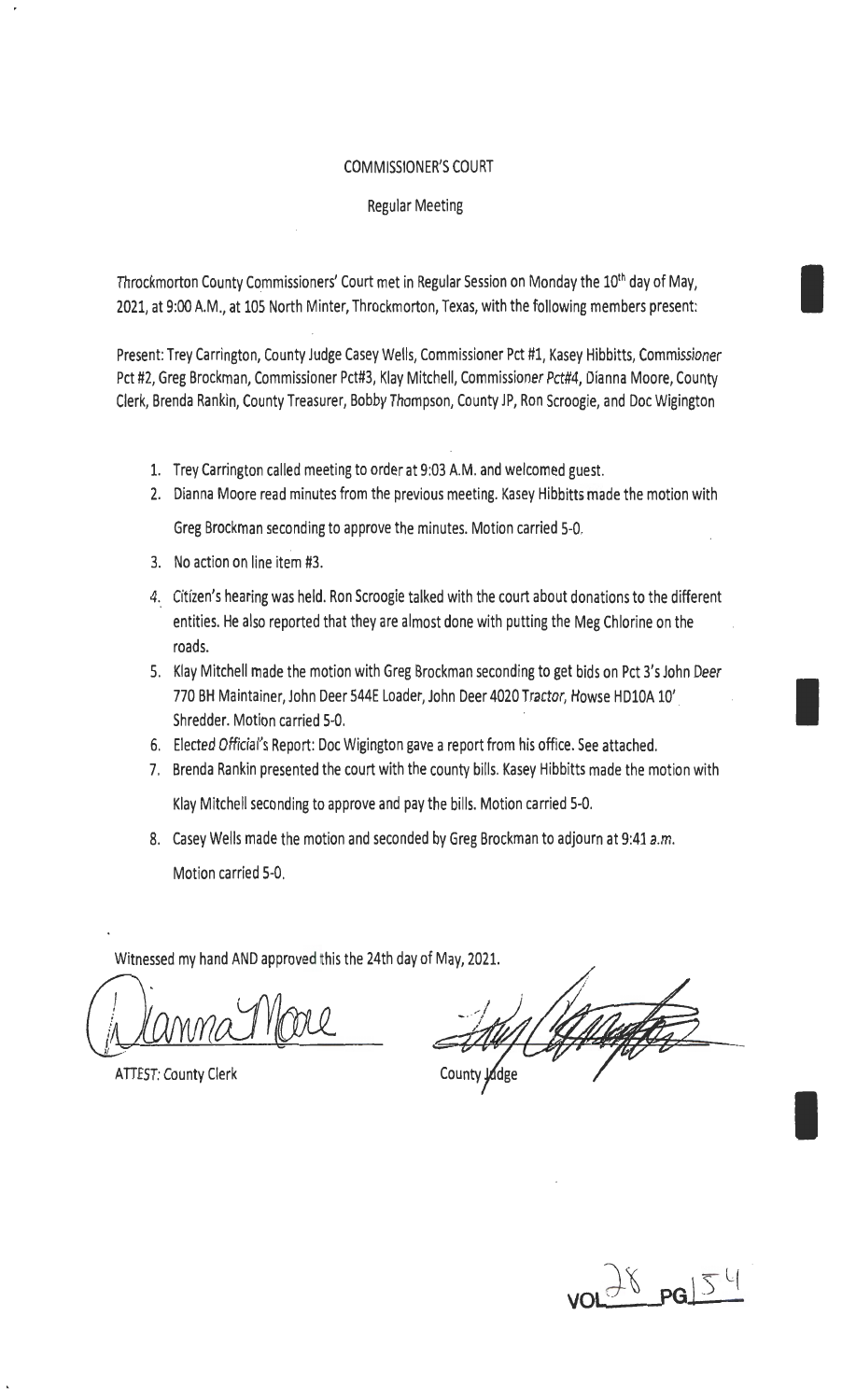Doc Wigington Throckmorton County Sheriff P.O. Box 578 Throckmorton, TX 76483



Tel. 940-849-8855 Fax 940-849-8856

05-10-2021

.,

I

I

I

ìI.

RE: Elected Official Report Office of the Sheriff.

- 1. Business check notification cards
- 2. Jail count- 2 in Stephens county

 $\mathbb{S}^1$ I 1.: ... .

- 3. I am now point of contact for Version account. Switched SO to Version first responder, gives our numbers priority and lowers overall bill by 10. Dollars per phone per month. Total savings of 40.00 and some change
- 4. Multiple employees are in need of schools, Will be sending three dispatchers to full access school COG will re-pay cost of school. Deputy Wells is going to CIT school a state mandated school that cannot be taken online. All other dispatchers can get training through TCOLE via online. Bunny will be attending Admin Asst. Conference, I will be attending Sheriffs' Conference in August.
- 5. Multiple bills coming out of TXLeg that will affect training and budget for training, this line item in budget will go up next budget.

## Sheriff Doc Wigington

Checked on your business while you were away. We found everything to be secure on<br>  $\frac{1}{2}$  Date:

If there are any issues please contact the Throckmorton County Sheriff's Office at 940<sup>-1</sup> 849-8855 **Sheriff Doc Wigington** 

 $\frac{18}{8}$  pd  $\frac{5}{8}$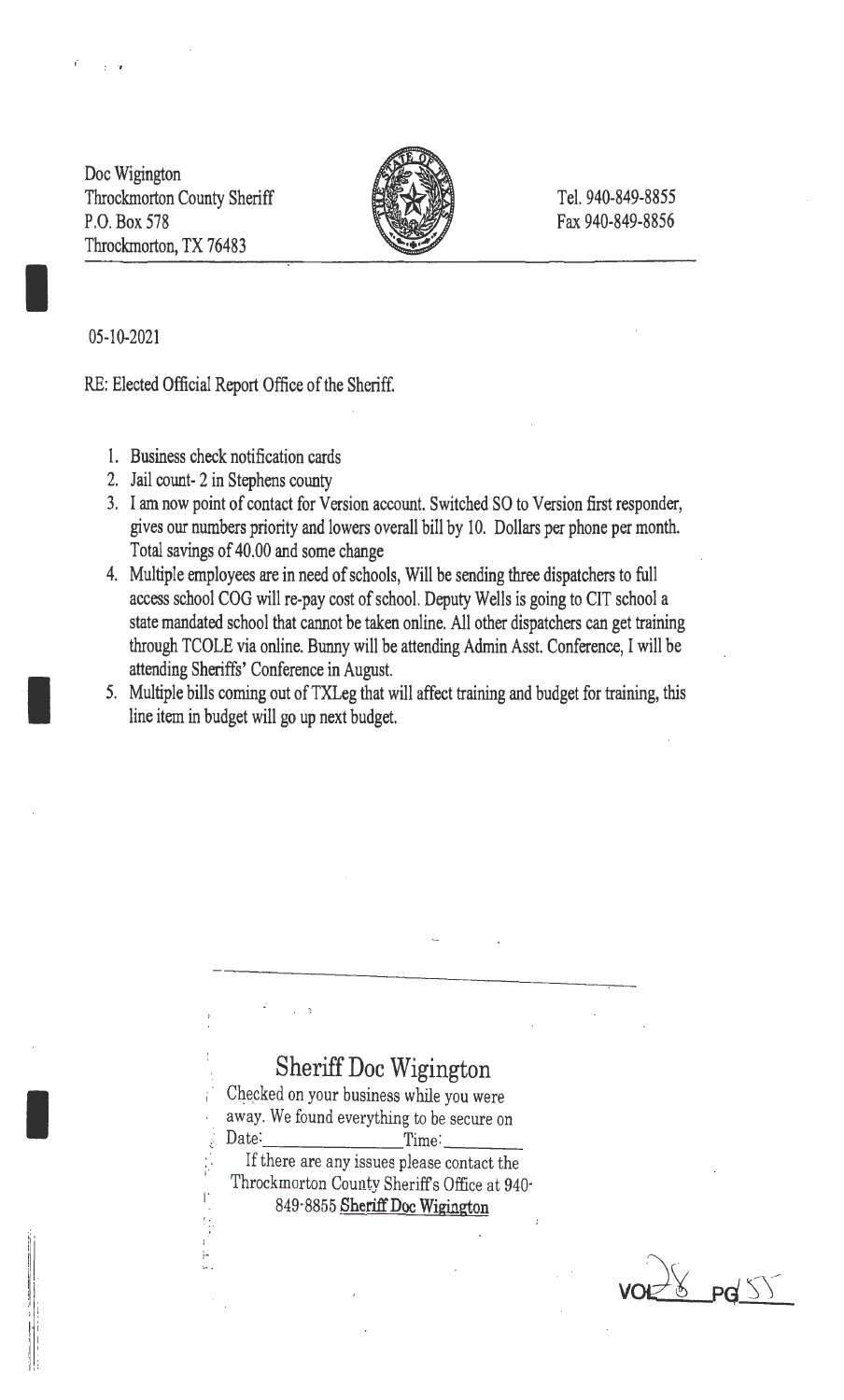|                                | May 10, 2021   |                    |
|--------------------------------|----------------|--------------------|
|                                | <b>BILLS</b>   |                    |
| <b>Vendor Name</b>             | <b>Account</b> | <b>Amount</b>      |
| FT BELKNAP ELECTRIC            |                | 38.39              |
| <b>WINDSTREAM</b>              |                | 2,235.87           |
| <b>ATMOS</b>                   |                | 55.19              |
| <b>AFLAC</b>                   |                |                    |
| AP G&E                         |                | 97.45              |
| <b>TXU</b>                     |                | 818,94             |
| <b>HILLIARD</b>                |                | 89.12              |
| <b>TEXAS CHILD SUPPORT DIV</b> |                | 112.00             |
| <b>AMERIFLEX</b>               |                | 84.15              |
| YOUNG COUNTY TRAINING ACADEMY  |                | 225.00             |
| PENMAN                         | S.O.           | 1,210.64           |
| <b>PENMAN</b>                  | <b>TVFD</b>    | 230.18             |
| <b>STEPHENS COUNTY</b>         |                | 2,440.00           |
| <b>LEONARD AUTO</b>            | <b>TVFD</b>    | 58.16              |
| <b>PUMP SERVICE</b>            | TVFD           | 7.85               |
| LGS                            |                | 845.00<br>82000    |
| <b>JUSTICE SOLUTIONS</b>       |                | 623.00             |
| <b>WILLIS SUPPLY</b>           |                | 126.85             |
| <b>HANDYMAN</b>                |                | 420.51             |
| <b>COW COUNTRY FUEL</b>        |                | 146.69             |
| <b>HASKELL COUNTY</b>          |                | 10,462.38          |
| <b>BOBBY T'S</b>               | <b>TVFD</b>    | 100.00             |
| <b>APCO CONFERENCE</b>         | S <sub>O</sub> | 690.00             |
| <b>SAN ANTONIO MARRIOTT</b>    | S <sub>O</sub> | 1,034.34           |
| <b>HARRIS EXTERMINATING</b>    |                | 145.00             |
| <b>GOLDSMITH</b>               |                | 5,009.93           |
| <b>C N A SURETY</b>            |                | 50.00              |
| <b>LESTER MOSES</b>            |                | 65.00              |
| <b>TREY CARRINGTON</b>         |                | de. 99<br>6,396,40 |
| <b>PUMP SERVICE</b>            |                | 28.95              |
| <b>CCS CUSTOMS</b>             |                | 415.00             |
| <b>JAMES WELLS</b>             |                | 155,40             |
| <b>MICROTEL INN</b>            |                | 319.69             |
| <b>ERNEST SCOTT</b>            |                | 807.50             |
| House<br>pring                 |                | 128.3(             |
|                                |                |                    |
|                                |                |                    |
|                                |                |                    |
|                                |                |                    |
|                                |                |                    |
|                                |                | VOL28 PGL56        |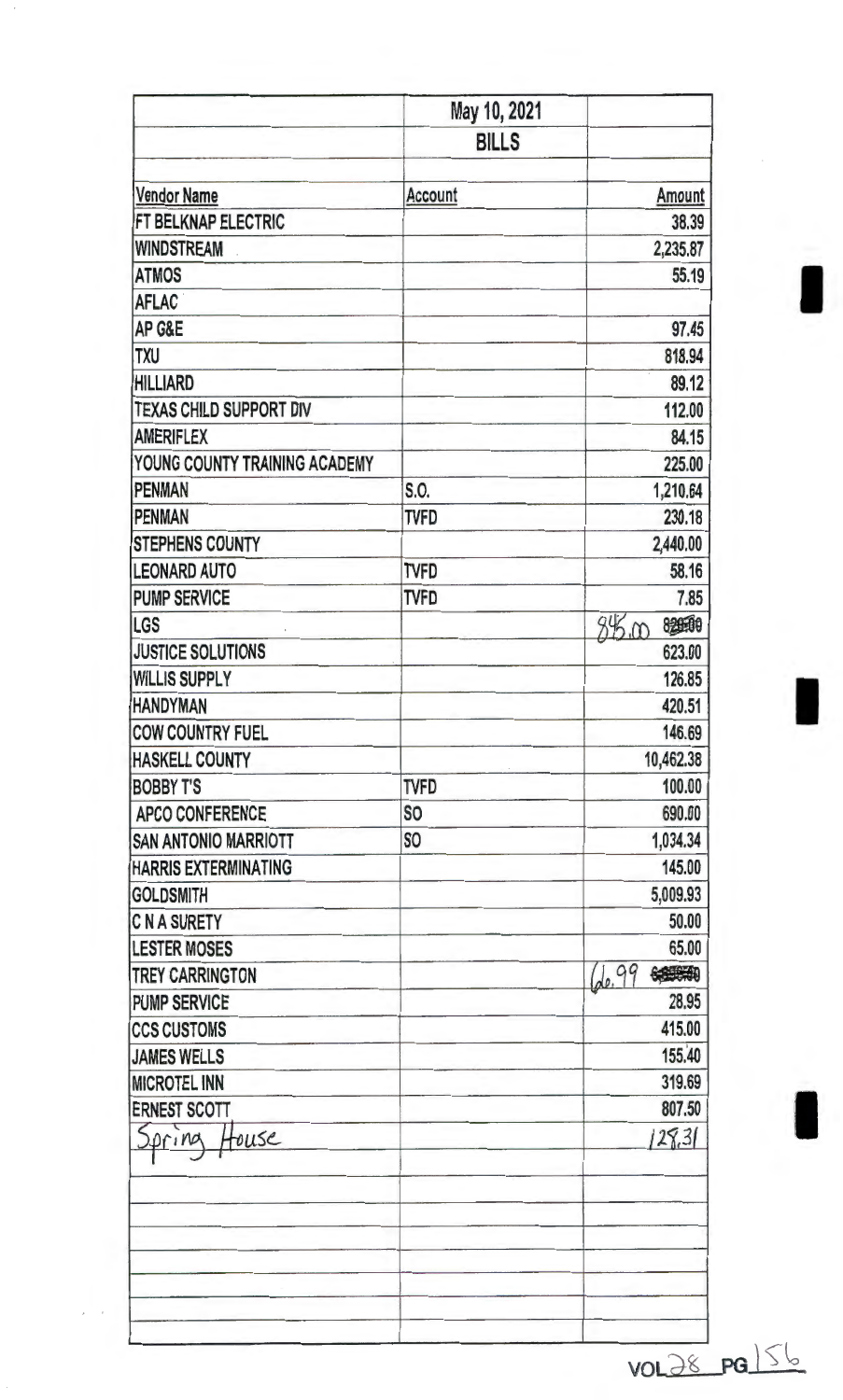|                         | May 10, 2021     |            |
|-------------------------|------------------|------------|
|                         | <b>BILLS</b>     |            |
|                         | <b>PRECINCT1</b> |            |
|                         |                  |            |
| <b>TXU</b>              |                  | \$48.92    |
| <b>PENMAN</b>           |                  | \$264.87   |
| <b>ATMOS</b>            |                  | \$55.84    |
| <b>LEONARD AUTO</b>     |                  | \$8.70     |
| <b>COW COUNTRY FUEL</b> |                  | \$176.58   |
| <b>PUMP SERVICE</b>     |                  | \$190.00   |
| <b>CITY</b>             |                  | \$481.93   |
|                         |                  |            |
|                         |                  |            |
|                         |                  | \$1,226.84 |

 $\sim$  10  $\mu$ 

 $\hat{\mathcal{A}}$ 

I

 $\bar{\mathcal{A}}$ 



 $\bar{\mathcal{A}}$ 

 $\bar{\mathcal{A}}$ 

 $\bar{\mathcal{A}}$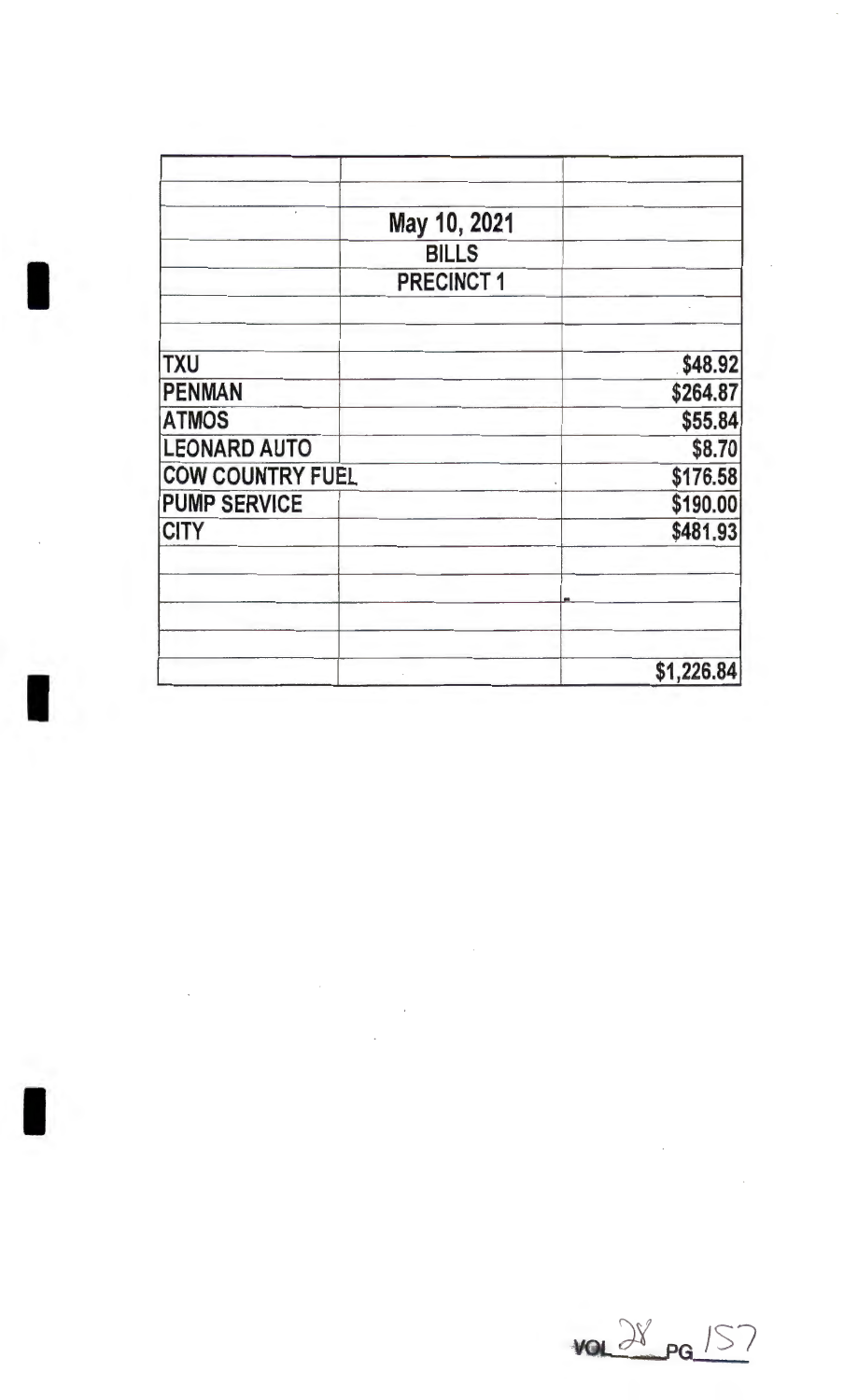| May 10, 2021                     |             |
|----------------------------------|-------------|
|                                  |             |
| <b>BILLS</b>                     |             |
| <b>PRECINCT 2</b>                |             |
| <b>TXU</b>                       | \$20.78     |
| <b>PENMAN</b>                    | \$1,151.38  |
| <b>LEONARD AUTO</b>              | \$28.96     |
| <b>ATMOS</b>                     | \$68.55     |
| <b>INGRAM</b>                    | \$3,205.84  |
| <b>PUMP SERVICE</b>              | \$291.26    |
| <b>CITY</b>                      | \$481.93    |
| <b>BOBBY T'S</b>                 | \$15.00     |
| <b>AMERICAN NATIONAL LEASING</b> | \$9,215.60  |
|                                  | \$14,479.30 |

 $\overline{\phantom{a}}$ 



 $\sim$  $\sim$ 

 $\ddot{\phantom{a}}$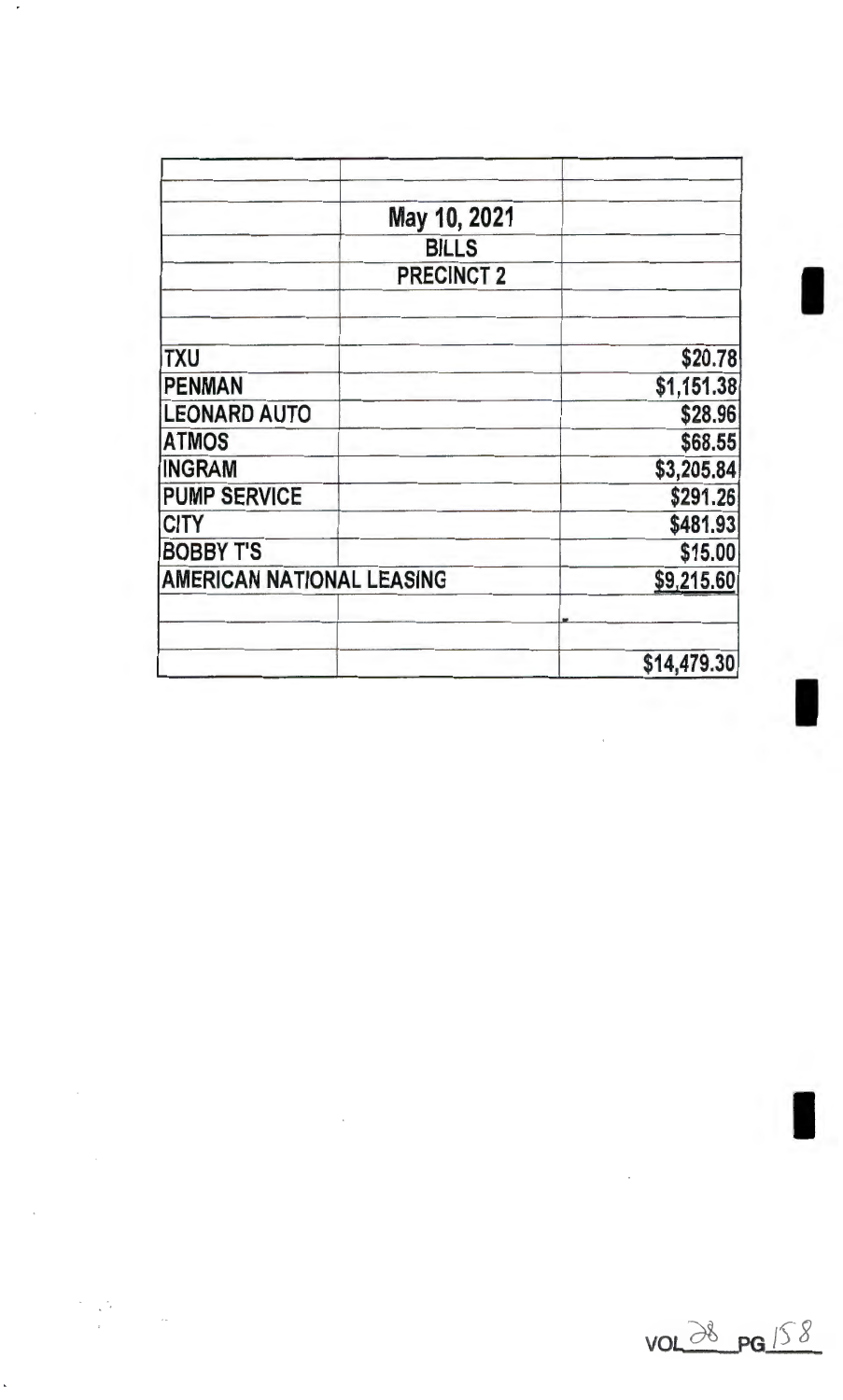| May 10, 2021                 |          |
|------------------------------|----------|
| <b>BILLS</b>                 |          |
| <b>PRECINCT 3</b>            |          |
| <b>STEPHENS REGIONAL SUD</b> | \$65.00  |
| <b>TXU</b>                   | \$39.40  |
| <b>PENMAN</b>                | \$58.82  |
| <b>CITY</b>                  | \$481.93 |
| <b>PUMP SERVICE</b>          | \$31.00  |
| <b>BOBBY T'S</b>             | \$385500 |
| <b>HOMETOWN HARDWARE</b>     | \$60.98  |
| <b>TOTAL</b>                 |          |

I

 $\overline{\phantom{a}}$ 

I